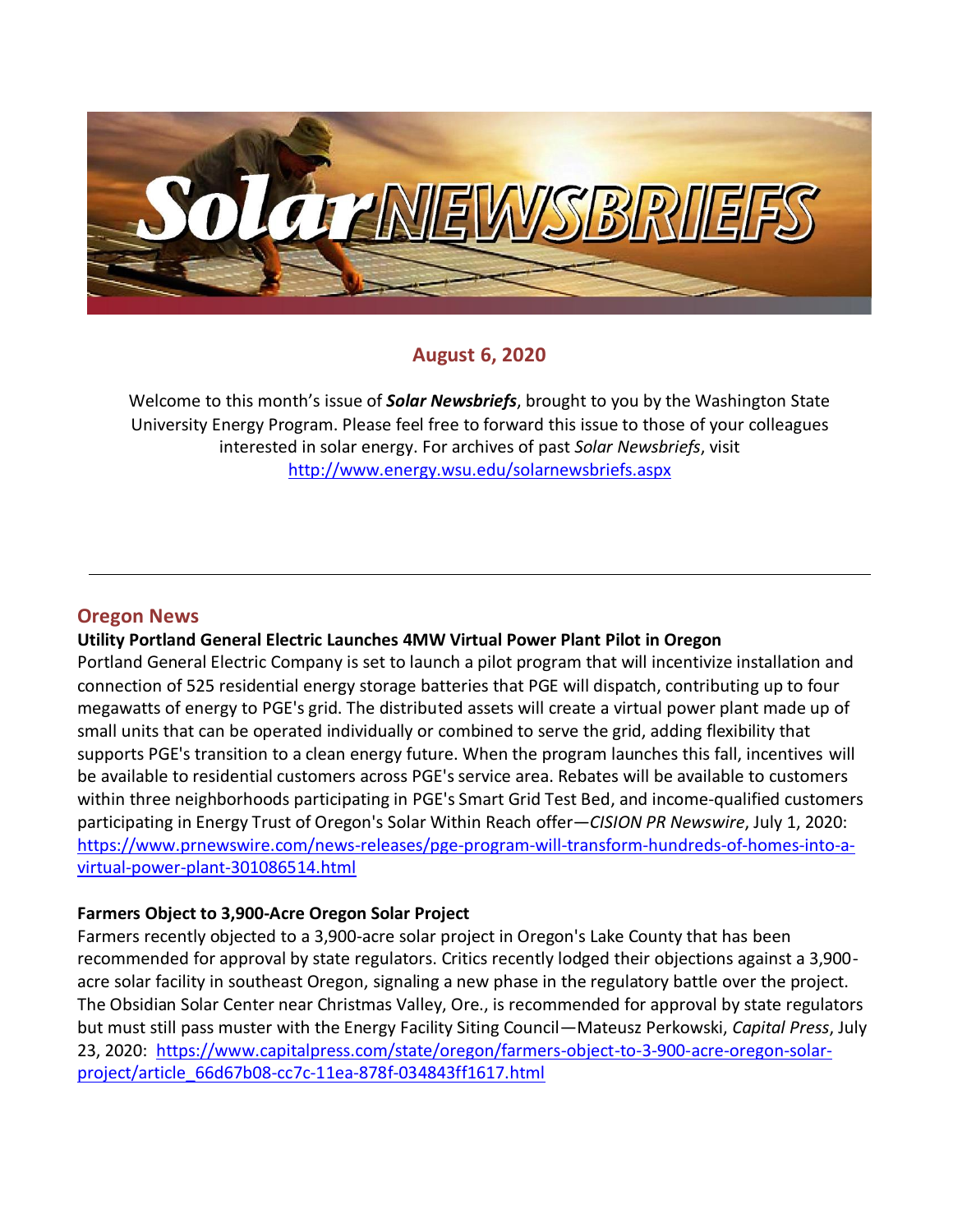### **Washington News**

### **Solar Power Sees Growth Following Community Investment Program**

Seven years after a Western Solar crew climbed onto the Anacortes Middle School roof to install dark blue, shimmery panels that can harness the energy of the sun, the Skagit Community Solar Program that sponsored the installation recently came to a close. During the intervening years, Skagit Community Solar achieved four more projects, and the use of solar power on public and private buildings in the region grew—Kimberly Cauvel, *GoSkagit*, July 18, 2020: [https://www.goskagit.com/news/solar-power](https://www.goskagit.com/news/solar-power-sees-growth-following-community-investment-program/article_d91f4847-4ca2-5a77-a779-dbc0172aff4d.html)[sees-growth-following-community-investment-program/article\\_d91f4847-4ca2-5a77-a779](https://www.goskagit.com/news/solar-power-sees-growth-following-community-investment-program/article_d91f4847-4ca2-5a77-a779-dbc0172aff4d.html) [dbc0172aff4d.html](https://www.goskagit.com/news/solar-power-sees-growth-following-community-investment-program/article_d91f4847-4ca2-5a77-a779-dbc0172aff4d.html)

### **PSE Awards Local Organizations Funding for New Solar Installations**

As the COVID-19 pandemic has impacted families throughout Washington, local organizations that have been helping them will receive support from Puget Sound Energy. PSE will grant nearly \$580,000 to 10 organizations throughout its service area for new solar installations which will total 235 kW of new installed solar enough to power/or save nearly 240,000 kWh. This will help local organizations by reducing operating costs while also helping the environment by producing green power. The ten recipients are Anacortes Housing Authority, Community Youth Services, Family Support Center, Homes First, King County Housing Authority, Kulshan Land Trust, Lummi Nation Housing Authority, Muckleshoot Housing Authority, Lydia Place and Opportunity Council—*Thurston Talk*, August 4, 2020: [https://www.thurstontalk.com/2020/07/14/pse-awards-10-local-organizations-funding-for-new-solar](https://www.thurstontalk.com/2020/07/14/pse-awards-10-local-organizations-funding-for-new-solar-installations/)[installations/](https://www.thurstontalk.com/2020/07/14/pse-awards-10-local-organizations-funding-for-new-solar-installations/)

### **[PSE Grants Fund Five Low-Income Solar Projects in Washington State via Western Solar](https://solarbuildermag.com/news/pse-grants-fund-five-low-income-solar-projects-in-washington-state-via-western-solar/)**

During the summer and fall of 2020, [Western Solar](https://www.westernsolarinc.com/) will be installing solar panels for five low income and transitional housing organizations in Whatcom and Skagit Counties as part of Puget Sound Energy's Green Power Grants. PSE has made \$580,000 available for Green Power Grant projects, capped at \$75,000 per project, with a focus on making solar accessible to housing support organizations—Chris Crowell, Solar Builder, July 14, 2020: [https://solarbuildermag.com/news/pse-grants-fund-five-low](https://solarbuildermag.com/news/pse-grants-fund-five-low-income-solar-projects-in-washington-state-via-western-solar/)[income-solar-projects-in-washington-state-via-western-solar/](https://solarbuildermag.com/news/pse-grants-fund-five-low-income-solar-projects-in-washington-state-via-western-solar/)

# **Beyond the "Silver Lining" of Emissions Reductions: Clean Energy Takes a COVID-19 Hit**

In early March, the Washington state legislature passed a community solar incentives bill meant to help meet renewable energy goals and increase low-income communities' access to solar technology. The bill, HB 2248, enjoyed widespread stakeholder support; environmental justice groups, renewable energy coalitions, and utility companies were all on board. The day after the bill passed, Washington Governor Jay Inslee shut down public schools in response to the escalating COVID-19 pandemic— Kate S. Peterson, *Environmental Health News*, July 9, 2020: [https://www.ehn.org/covid-19-renewable](https://www.ehn.org/covid-19-renewable-energy-2646366559.html?rebelltitem=6#rebelltitem6)[energy-2646366559.html?rebelltitem=6#rebelltitem6](https://www.ehn.org/covid-19-renewable-energy-2646366559.html?rebelltitem=6#rebelltitem6)

### **PUD 1 Celebrates Community Solar II Project**

Mason County PUD No. 1 unveiled their second community solar project at a drive-in ribbon cutting on Tuesday, July 28 at the PUD's new warehouse in Potlatch. After construction delays and rescheduling due to the pandemic, persistence paid off as over two dozen customers, community members, and employees came together under proper safety guidelines to celebrate the new solar array—*Mason Web*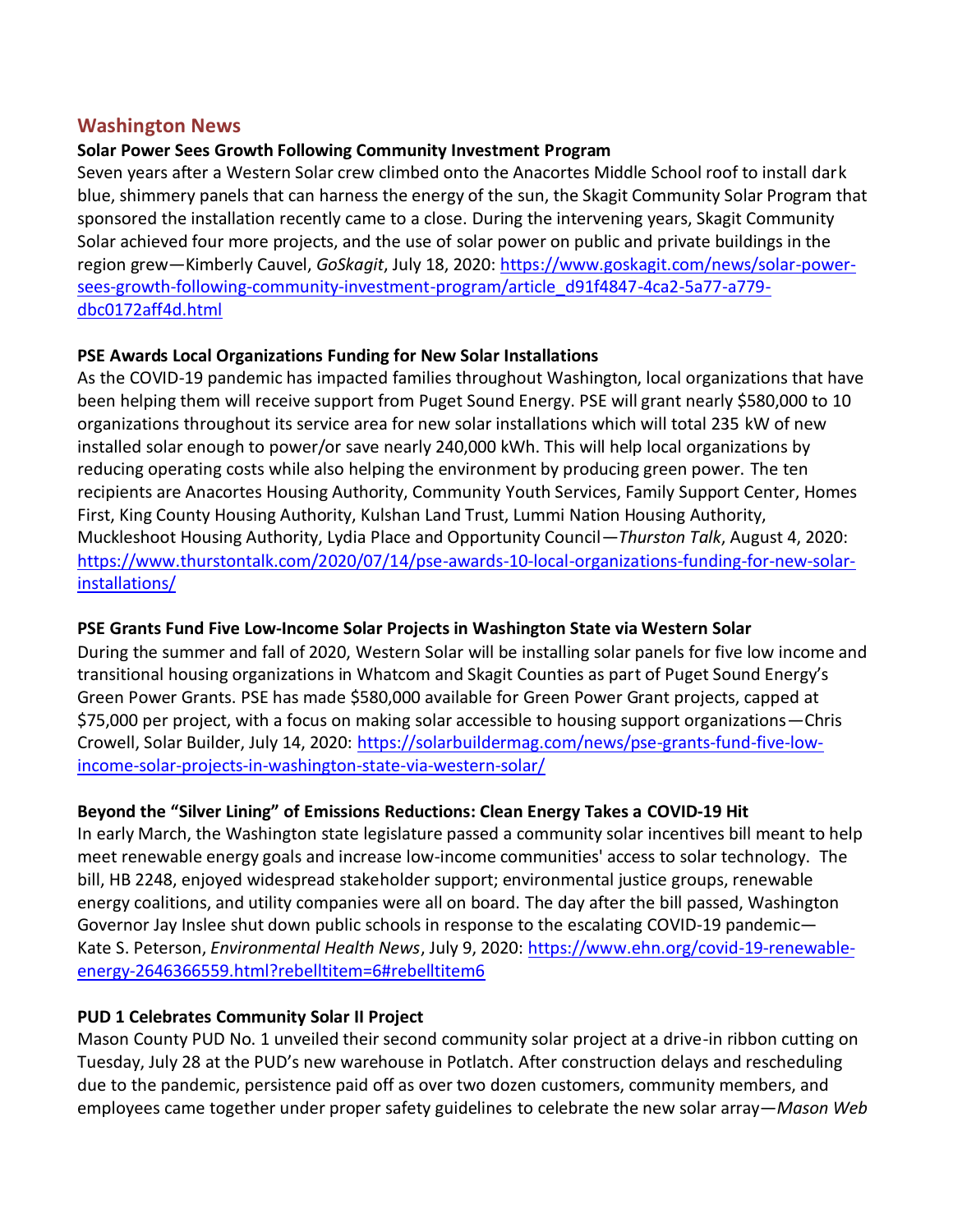*TV.com*, July 31, 2020[: http://masonwebtv.com/archives/40452](http://masonwebtv.com/archives/40452)

# **Industry News**

### **NABCEP Accreditation Approved by Veterans Administration for GI Bill Reimbursement**

The North American Board of Certified Energy Practitioners (NABCEP) is proud to announce that the NABCEP Photovoltaic Associate (PVA) Program was recently approved by the U.S. Department of Veteran Affairs to receive benefits under the GI Bill. Due to this momentous federal approval, veterans and military personnel transitioning to the civilian workforce can now apply for reimbursement of exam [fees for the NABCEP PVA exam.](https://www.nabcep.org/veterans/) The PVA, PV Installation Professional, and Solar Heating Installer Board Certifications are currently eligible for reimbursement through the GI Bill—Kelly Pickerel, *Solar Power World*, June 2, 2020: [https://www.solarpowerworldonline.com/2020/06/nabcep-accreditation](https://www.solarpowerworldonline.com/2020/06/nabcep-accreditation-approved-by-veterans-administration-for-gi-bill-reimbursement/)[approved-by-veterans-administration-for-gi-bill-reimbursement/](https://www.solarpowerworldonline.com/2020/06/nabcep-accreditation-approved-by-veterans-administration-for-gi-bill-reimbursement/)

### **Solar Panel Recycling has a Long Way to Go, and Silicon May be the Key**

Solar energy is really starting to get its wings, with utility and residential installation growing at a rapid clip. While these systems generally operate for two or three decades, there inevitably comes a time to take photovoltaic panels down for replacement. What happens then has a lot to say about solar's longterm bottom line. The opportunity is there to turn old PV panels into new ones, reducing the technology's environmental footprint. But in a paper published in Nature Sustainability, a group led by Garvin Heath at the U.S. National Renewable Energy Laboratory argues we have a long way to go though they think they see the way—Scott K.Johnson, *Ars Technica*, July 15,2020: [https://arstechnica.com/science/2020/07/solar-panel-recycling-has-a-long-way-to-go-and-silicon-may](https://arstechnica.com/science/2020/07/solar-panel-recycling-has-a-long-way-to-go-and-silicon-may-be-the-key/)[be-the-key/](https://arstechnica.com/science/2020/07/solar-panel-recycling-has-a-long-way-to-go-and-silicon-may-be-the-key/)

# **National News**

### **New U.S. Solar Power Scheme Aims At Invisible Middle**

A vast middle ground of opportunity for solar power development is ripe for the picking if only somebody could see where it is. The U.S. Department of Energy sees it, and is determined to pick it. The agency is moving forward with a plan to kick start activity in the area of mid-sized arrays ranging from 50 kilowatts to 3 megawatts—Tina Casey, *Clean Technica*, June 22, 2020:

<https://cleantechnica.com/2020/06/22/new-us-solar-power-scheme-aims-at-invisible-middle/>

### **Federal Energy Regulators Reject Attack on Rooftop Solar Policies**

Federal regulators on Thursday released a pair of decisions expected to impact the expansion of renewable power nationwide—one that was celebrated by environmentalists and clean energy advocates as a crucial win and another that critics warned "could lead to more pollution by propping up fossil fuel power plants"—Jessica Corbett, *EcoWatch*, July 17, 2020: [https://www.ecowatch.com/solar](https://www.ecowatch.com/solar-panels-2646424582.html)[panels-2646424582.html](https://www.ecowatch.com/solar-panels-2646424582.html)

# **COVID 19 and the Solar Industry**

**Nearly 650 Solar Companies Sign Letter to Congress Supporting Solar COVID-19 Recovery Legislation** Nearly 650 solar companies sent a letter to Congress on July 13 galvanizing support for legislation that deploys clean energy to help rebuild the U.S. economy. The letter calls on members of Congress to pass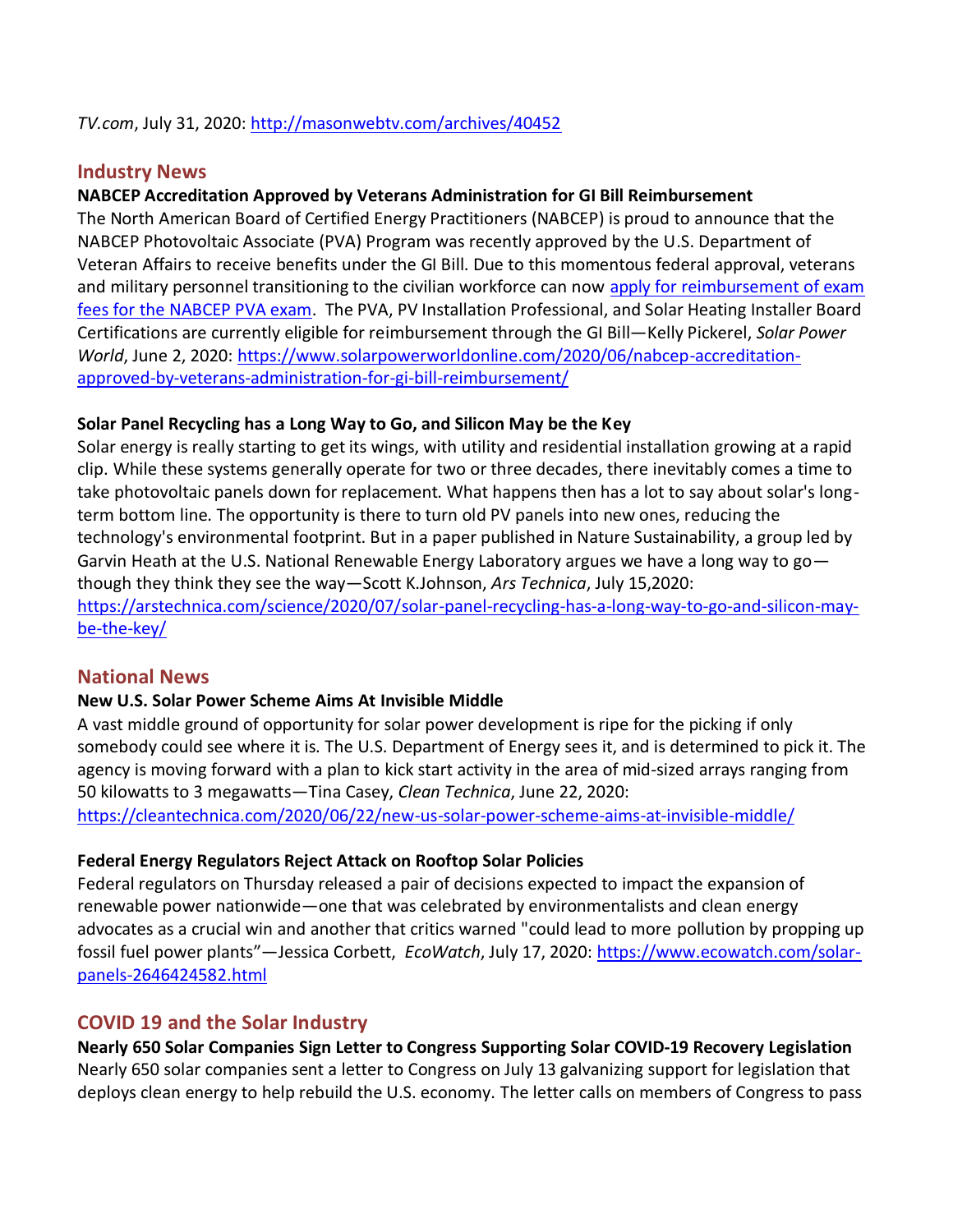legislation that would push out deadlines for the solar Investment Tax Credit (ITC) and create a direct pay option, both of which would help the economy recover from COVID-19—Kelsey Misbrener, *Solar Power World,* July 13, 2020[:https://www.solarpowerworldonline.com/2020/07/650-solar-companies](https://www.solarpowerworldonline.com/2020/07/650-solar-companies-send-letter-to-congress-supporting-solar-recovery/)[send-letter-to-congress-supporting-solar-recovery/](https://www.solarpowerworldonline.com/2020/07/650-solar-companies-send-letter-to-congress-supporting-solar-recovery/)

### **How COVID-19 is Pushing Cities to Change Solar Permitting for the Better**

In order to meet social distancing requirements brought on by the COVID-19 pandemic, cities across the United States are moving permitting services, including solar, online. The International Code Council (ICC) recently surveyed its members and found that [65 percent](https://www.iccsafe.org/advocacy/coronavirus-response-center/survey/) of local code permitting officials have moved to remote work in response to the pandemic. This sudden digital move has many local governments considering much-needed overhauls to their systems. To meet this urgent need, Rocky Mountain Institute is helping communities transition to NREL's recently launched [SolarAPP](https://solarapp.nrel.gov/) (Solar Automated Permit Processing) online platform. SolarAPP aims to standardize the instant permitting process across the U.S. to align with best practices in countries leading the way on residential solar— Ryan Shea, Arthur Coulston & Rushad Nanavatty, *GreenBiz*, July 29, 2020:

<https://www.greenbiz.com/article/how-covid-19-pushing-cities-change-solar-permitting-better>

# **Reports**

# **Wherever the Sun Shines: Bringing Solar to Low- and Middle-Income Communities**

A new guidebook based on research by YSE scholars offers a roadmap for installing rooftop solar panels in communities that are often overlooked when it comes to promoting renewable energy solutions. This guidebook is based on research by Kenneth Gillingham, associate professor of environmental and energy economics at the Yale School of the Environment, and Bryan Bollinger, associate professor of marketing at New York University, who convened a team of scholars and practitioners to generate insights on accelerating solar adoption in LMI communities. Read more and access the guidebook at*: Yale School for the Environment website*, July 16, 2020:

[https://environment.yale.edu/news/article/wherever-the-sun-shines-bringing-solar-to-low-and](https://environment.yale.edu/news/article/wherever-the-sun-shines-bringing-solar-to-low-and-middleincome-communities/)[middleincome-communities/](https://environment.yale.edu/news/article/wherever-the-sun-shines-bringing-solar-to-low-and-middleincome-communities/)

# **MIT Led Research Paper Says Covid-19 Shutdown Led to Increased Solar Power Output**

Shutdowns in response to the Covid-19 pandemic have resulted in lowered air pollution levels around the world. Researchers at MIT, and in Germany and Singapore have found that this resulted in a significant increase in the output from solar photovoltaic installations in Delhi, normally one of the world's smoggiest cities. To continue reading and link to the report see—David L. Chandler, July 23, *SiTechDaily,* 2020: [https://scitechdaily.com/air-cleared-so-much-during-covid-19-shutdown-it-actually](https://scitechdaily.com/air-cleared-so-much-during-covid-19-shutdown-it-actually-increased-solar-power-output/)[increased-solar-power-output/](https://scitechdaily.com/air-cleared-so-much-during-covid-19-shutdown-it-actually-increased-solar-power-output/)

# **Upcoming Conferences, Webinars, etc.**

# **Valuing Resilience in Solar+Storage Microgrids: A New Critical Load Tiering Approach, Webinar, Tuesday, August 11, 2020, 10:00 a.m. P.T.**

Finding an appropriate way to determine the value of resilience – keeping the lights on, essential loads powered, and critical services up and running – has been a common struggle for microgrid projects, particularly projects that are difficult to quantify community services. Based on real world experience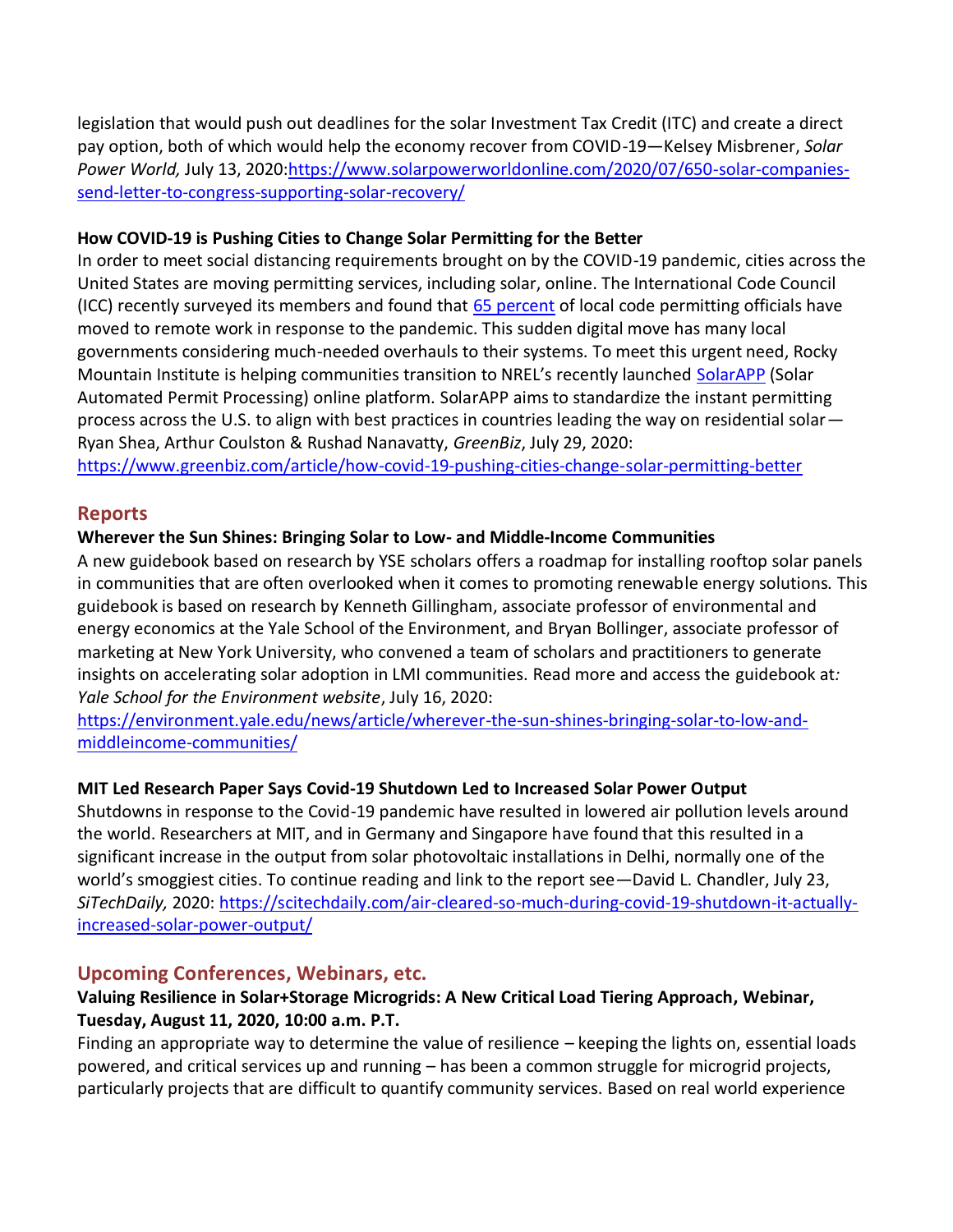with the design and implementation of solar+storage microgrids, the nonprofit Clean Coalition has developed a standardized and straightforward methodology for valuing resilience. For more information and to register see: <https://clean-coalition.org/news/vor123-webinar-aug-2020/>

### **GoGreen Conference, Seattle, WA,** *Postponed* **to September 8, 2020**

GoGreen empowers business decision makers with sustainability strategies, tools and connections to create positive change within their organizations by facilitating environmental, economic and social performance improvement through topics and best practices covered at each conference. Experience an action packed day of driving social and sustainable change in your organization. To learn more and to register:<http://seattle.gogreenconference.net/>

### **Oregon Solar Energy Conference is Going Virtual.** *Rescheduled* **to October 6–8, 2020**

In 2019, the Oregon Solar Energy Conference hosted over 500 attendees representing over 220 companies. The conference offered over 20 hours registered for NABCEP CE. Mark your calendar for the 2020 conference. To submit session proposals and for further information see: <https://www.oseia.org/osec/>

#### **25th Annual National Solar Tour, Going Virtual, September 28–October 4, 2020**

In light of the COVID-19 pandemic, the [American Solar Energy Society](http://r20.rs6.net/tn.jsp?f=001d7Tm7tm4EPMLevR39faL9AZmSObg2-oG0qxMrzakhqWJYy2-WN6vU-Uw13Jjmr7lBb6_aPivripi1ebV4s4xkL_8r6WYpNaQ5tr_2wOJkH2DiPy2FOvfmekM7mTxa55Y9kBdRzw3xY4=&c=5VI2W7Re7OQ6zVk_FoMv7oHe6WPw18K6Fd5MjJW4qnHpdqSp5g3_Fg==&ch=f3GY_GrcnUnh7gMeE6gZz4DlCjLCIN7uhZXm0RIgAPuYPTLg_08v5g==) (ASES) an[d Solar United](http://r20.rs6.net/tn.jsp?f=001d7Tm7tm4EPMLevR39faL9AZmSObg2-oG0qxMrzakhqWJYy2-WN6vU-Jl0lEw7Nmobl5fs56mcqJJUKPMMiYFQBpF9-mVpZppbZUmtUGFrH-UhWibuYQVFmD9h-99EsErUq_0QqaVaQ7g4lmyuyQPxBLSnhg__K4-&c=5VI2W7Re7OQ6zVk_FoMv7oHe6WPw18K6Fd5MjJW4qnHpdqSp5g3_Fg==&ch=f3GY_GrcnUnh7gMeE6gZz4DlCjLCIN7uhZXm0RIgAPuYPTLg_08v5g==)  [Neighbors](http://r20.rs6.net/tn.jsp?f=001d7Tm7tm4EPMLevR39faL9AZmSObg2-oG0qxMrzakhqWJYy2-WN6vU-Jl0lEw7Nmobl5fs56mcqJJUKPMMiYFQBpF9-mVpZppbZUmtUGFrH-UhWibuYQVFmD9h-99EsErUq_0QqaVaQ7g4lmyuyQPxBLSnhg__K4-&c=5VI2W7Re7OQ6zVk_FoMv7oHe6WPw18K6Fd5MjJW4qnHpdqSp5g3_Fg==&ch=f3GY_GrcnUnh7gMeE6gZz4DlCjLCIN7uhZXm0RIgAPuYPTLg_08v5g==) (SUN) have decided to host an all-virtual National Solar Tour for the first time ever. During this week, solar owners and supporters will have a chance to connect, ask and answer questions, and participate in a nationwide virtual solar experience: To RSVP see:<https://www.nationalsolartour.org/>

Want to Contribute? If you have information on events, publications or other solar topics that you would like mentioned in an upcoming issue of Solar Newsbriefs, please contact Anne Whitney at [whitneya@energy.wsu.edu](mailto:whitneya@energy.wsu.edu)

While every URL in Solar Newsbriefs is checked for accuracy prior to distribution, URLs may change, and servers may temporarily fail to connect to working URLs.

If any of your colleagues would like to be added to the distribution list to receive Solar Newsbriefs, or you would like to be omitted from this distribution list, please email your request and contact information to [solarnewsbriefs@energy.wsu.edu.](mailto:solarnewsbriefs@energy.wsu.edu?subject=Solar%20Newsbriefs)